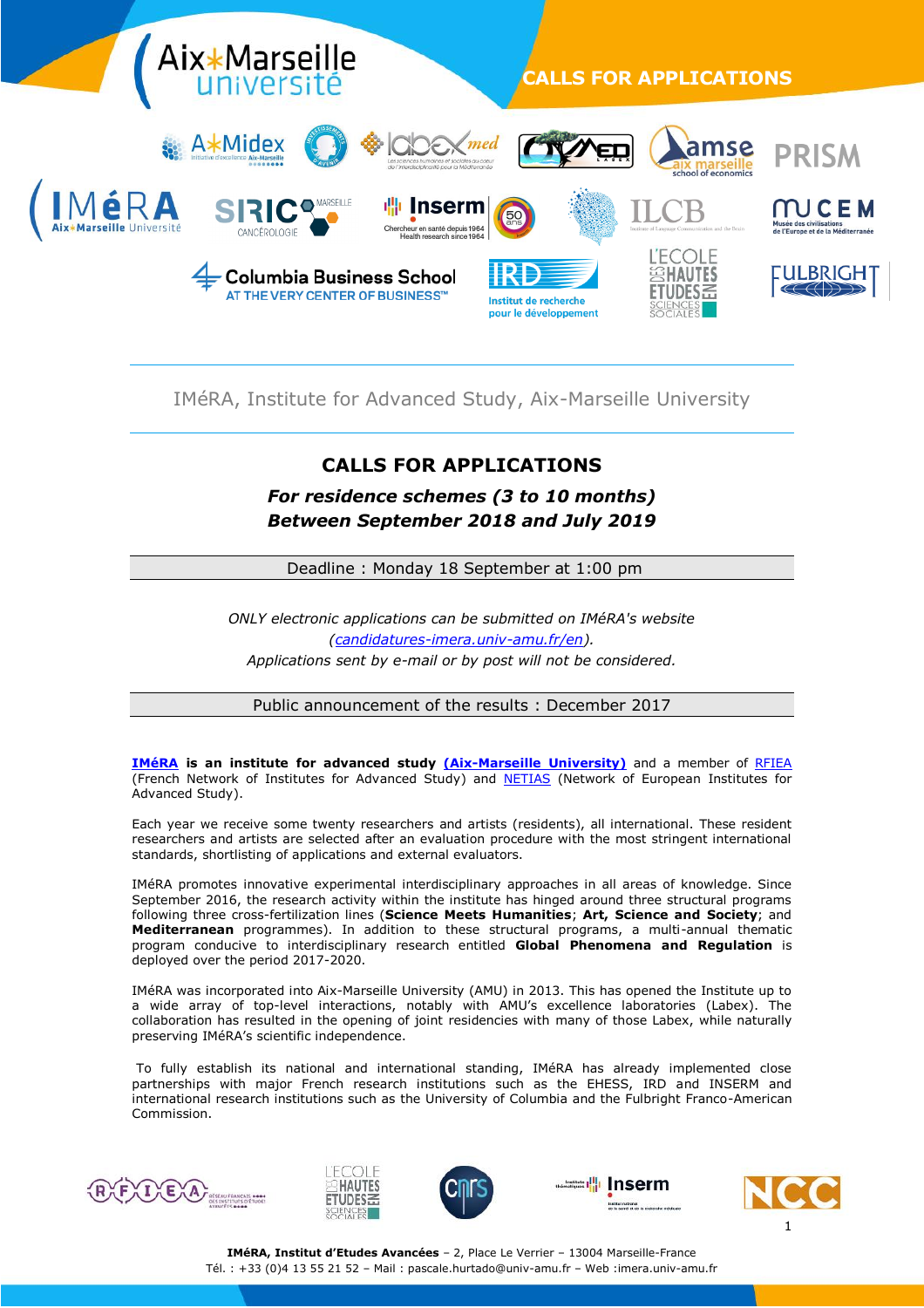As a result of this change, both in terms of programmatic structuring and local, national and international partnerships, IMéRA's residencies offer has been enriched. To take this into account, for the first time the 2018-2019 calls for residency are structured in line with the four programmes outlined above and we are issuing 4 calls, one per programme. Each programme is associated with a "white" (or general) call and a set of specific residencies jointly managed by local, national or international partners. These specific residencies include chairs reserved for experienced researchers.

Interested researchers or artists may apply for one programme only. Please indicate the type of residency you are requesting in your application (general program and/or specific residency).

## **CALLS**

- **1. [Art, Science and Society: LIEN](https://candidatures-imera.univ-amu.fr/en/call_for_application/art-science-and-society-programme)**
- **2. [Mediterranean](https://candidatures-imera.univ-amu.fr/en/call_for_application/mediterranean-programme) : LIEN**
- **3. [Science Meets Humanities](https://candidatures-imera.univ-amu.fr/en/call_for_application/science-meets-humanities-programme) : LIEN**
- **4. [Global Phenomena and Regulation](https://candidatures-imera.univ-amu.fr/en/call_for_application/global-phenomena-and-regulation-programme) : LIEN**

#### **Interested researchers or artists may apply for one programme only.**

**The application form can be accessed at the end of the text of each call.**

# **APPLICATION**

Candidates must submit their applications exclusively on IMéRA's website [\(candidatures-imera.univ](https://candidatures-imera.univ-amu.fr/en)[amu.fr/en\)](https://candidatures-imera.univ-amu.fr/en). Applications must be in English or French.

### **Deadline : 18 September 2017 at 1:00 pm**

#### **Online applications must include:**

- Duly completed application form (mandatory fields);
- Files to be downloaded :
	- Curriculum Vitae with a list of publications (and/or creations/exhibitions for artists);
	- Presentation of research project (maximum 5 pages) with selective bibliography;
	- For junior researchers: one to three letters of recommendation;
	- Additional documents specific to each residency.

## **LIVING CONDITIONS**

#### Accommodation

IMéRA provides free accommodation to residents in one of the apartments of the institute, situated in "Parc Longchamp" in the center of Marseille.

Requests for familial hosting at IMéRA shall absolutely be mentioned in the application form, for consideration. These requests will be satisfied within the constraints of the available accommodations at IMéRA's disposal, i.e. 14 apartments from which 4 can host families (3 apartments for a couple with one child, 1 for a couple with 2 children).

#### **Transport**

IMéRA will pay for the residents' ticket from their usual place of residence to Marseille and back.

#### Research means

Residents are supported by the IMéRA team for a smooth stay and the organization of their seminars, which can be either linked to one of the programme themes or in cross-connection with other programmes. Programme directors help residents organise the seminars and establish new contacts with the Aix-Marseille area scientific and cultural environment.

Within the limits of the available budget, IMéRA can fund missions and initiatives related to research projects.

IMéRA does not finance production means for resident artists planning to make pieces of work.